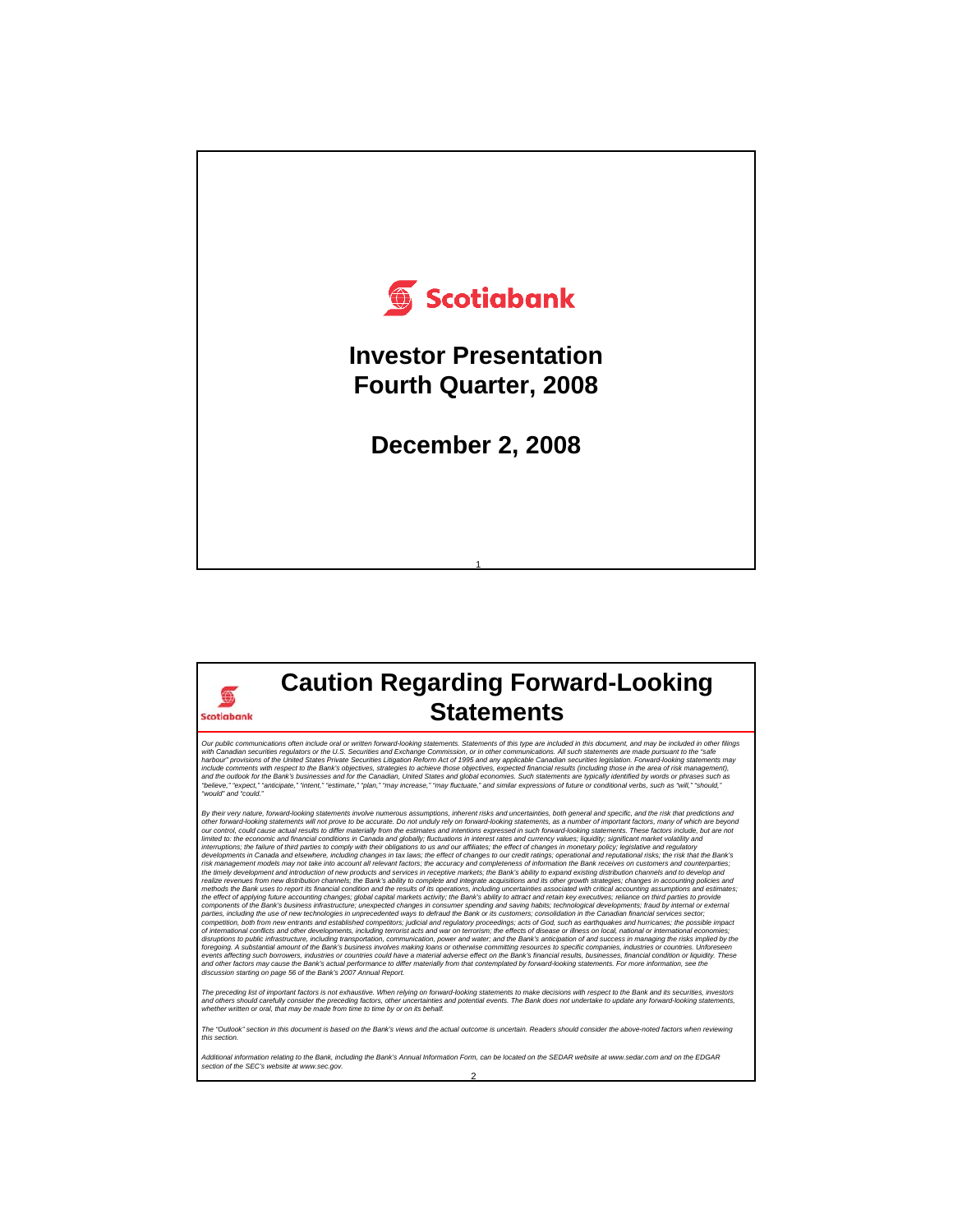

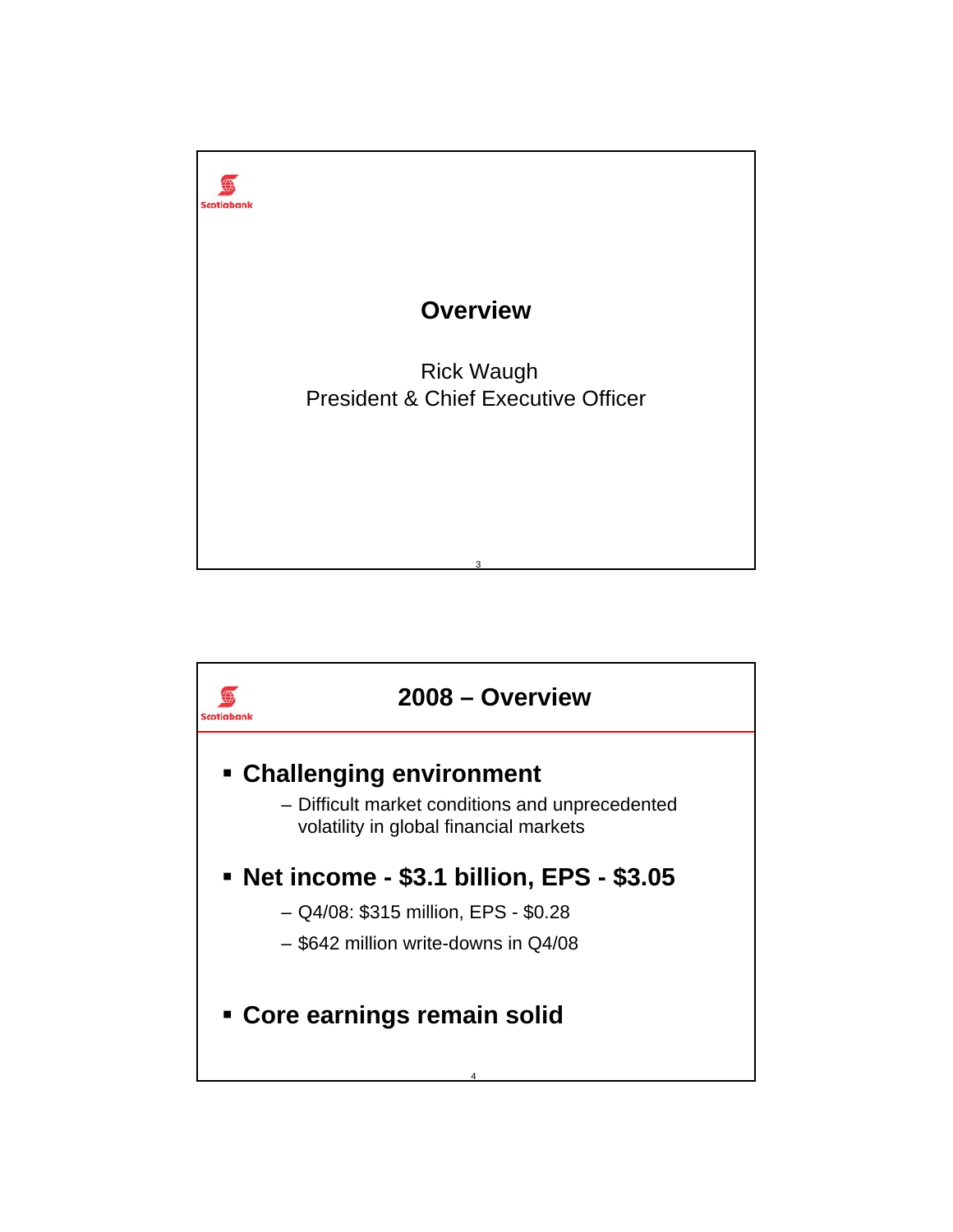

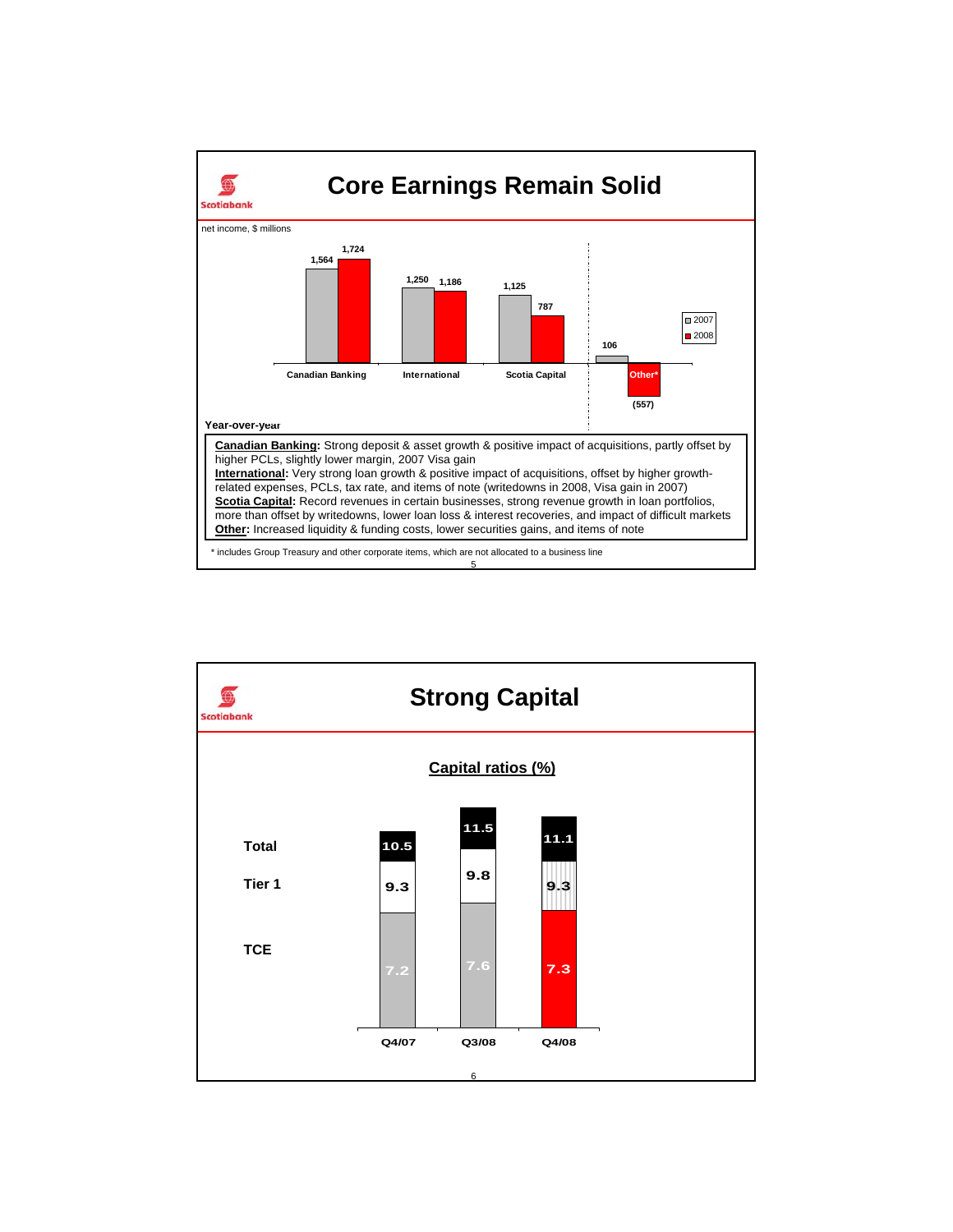

|                               | Q4    | 2008  |
|-------------------------------|-------|-------|
| Reported Net Income (\$MM)    | 315   | 3,140 |
| Item of Note (After-tax \$MM) | Q4    | 2008  |
| <b>Valuation Adjustments</b>  |       |       |
| Conduit CDOs                  | (137) | (166) |
| Other CDOs                    | (122) | (176) |
| Other AFS Securities          | (150) | (150) |
| SIVs/ABCP                     | (7)   | (72)  |
| <b>Trading Counterparty</b>   |       |       |
| Lehman Brothers               | (117) | (117) |
| Other                         |       | (32)  |
| <b>ALM Hedging</b>            | (109) | (109) |
| <b>Total</b>                  | (642) | (822) |

8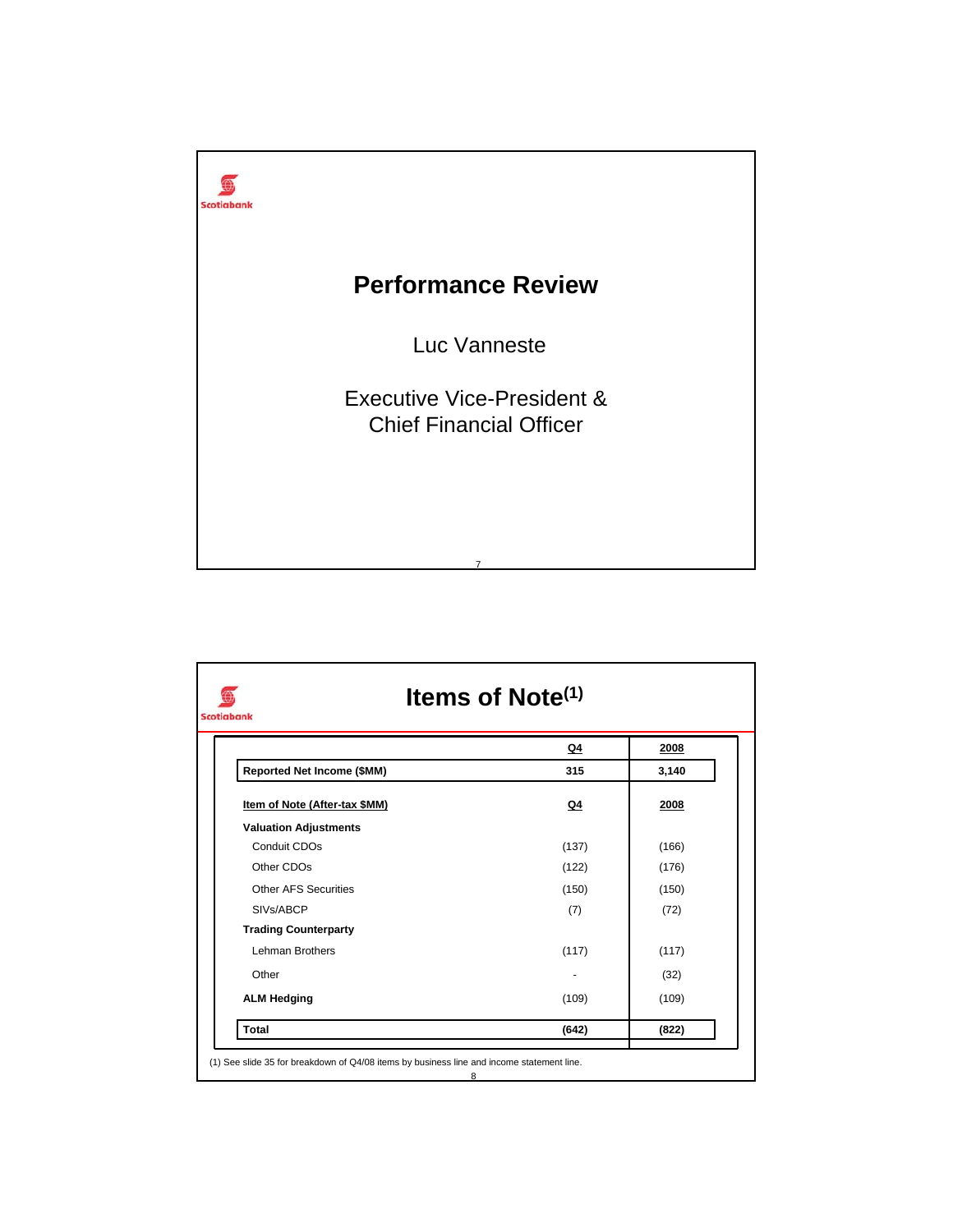|                             |                          |                         |                         |                                    | <b>Core Change</b> |  |
|-----------------------------|--------------------------|-------------------------|-------------------------|------------------------------------|--------------------|--|
|                             | Q4/08<br><b>Reported</b> | <b>Items</b><br>of Note | Q4/08<br>Core           | Qtr/Qtr                            | Yr/Yr              |  |
| Net income (\$MM)           | \$315                    | \$642                   | \$957                   | (5)%                               | 8%                 |  |
| <b>EPS</b>                  | \$0.28                   | \$0.65                  | \$0.93                  | (5)%                               | 6%                 |  |
| ROE                         | $6.0\%$                  |                         | 19.2%                   | $(180)$ bp                         | (30) bp            |  |
| Productivity ratio          | 75.2%                    |                         | 54.9%                   | 60 <sub>bp</sub>                   | (40) bp            |  |
| Quarter over quarter (core) |                          |                         |                         |                                    |                    |  |
| + Strong asset growth       |                          |                         |                         | - Decrease in securities gains     |                    |  |
| + Wider corporate spreads   |                          |                         |                         | - Lower wealth management revenues |                    |  |
| + Impact of acquisitions    |                          |                         | - Increased Ioan Iosses |                                    |                    |  |

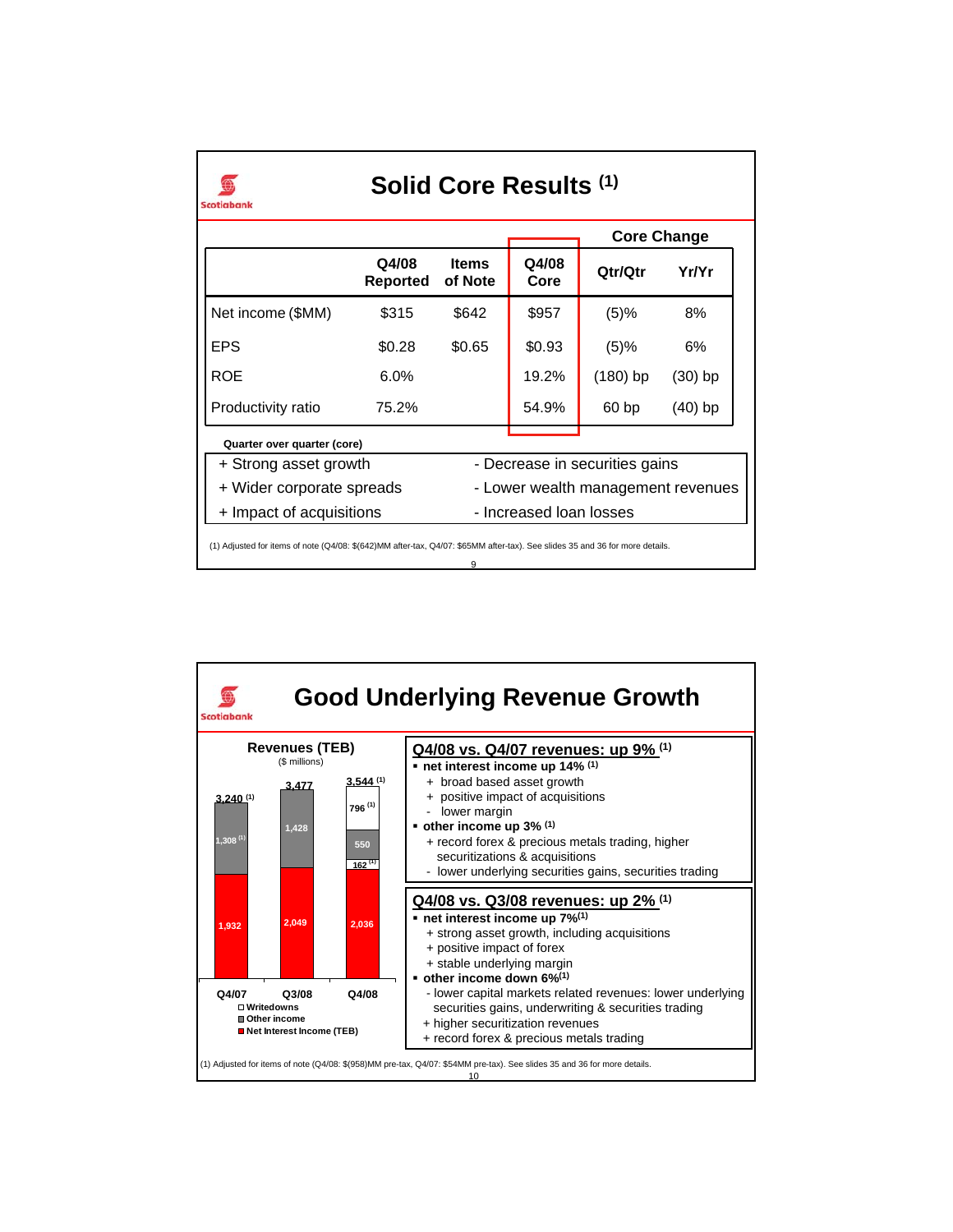

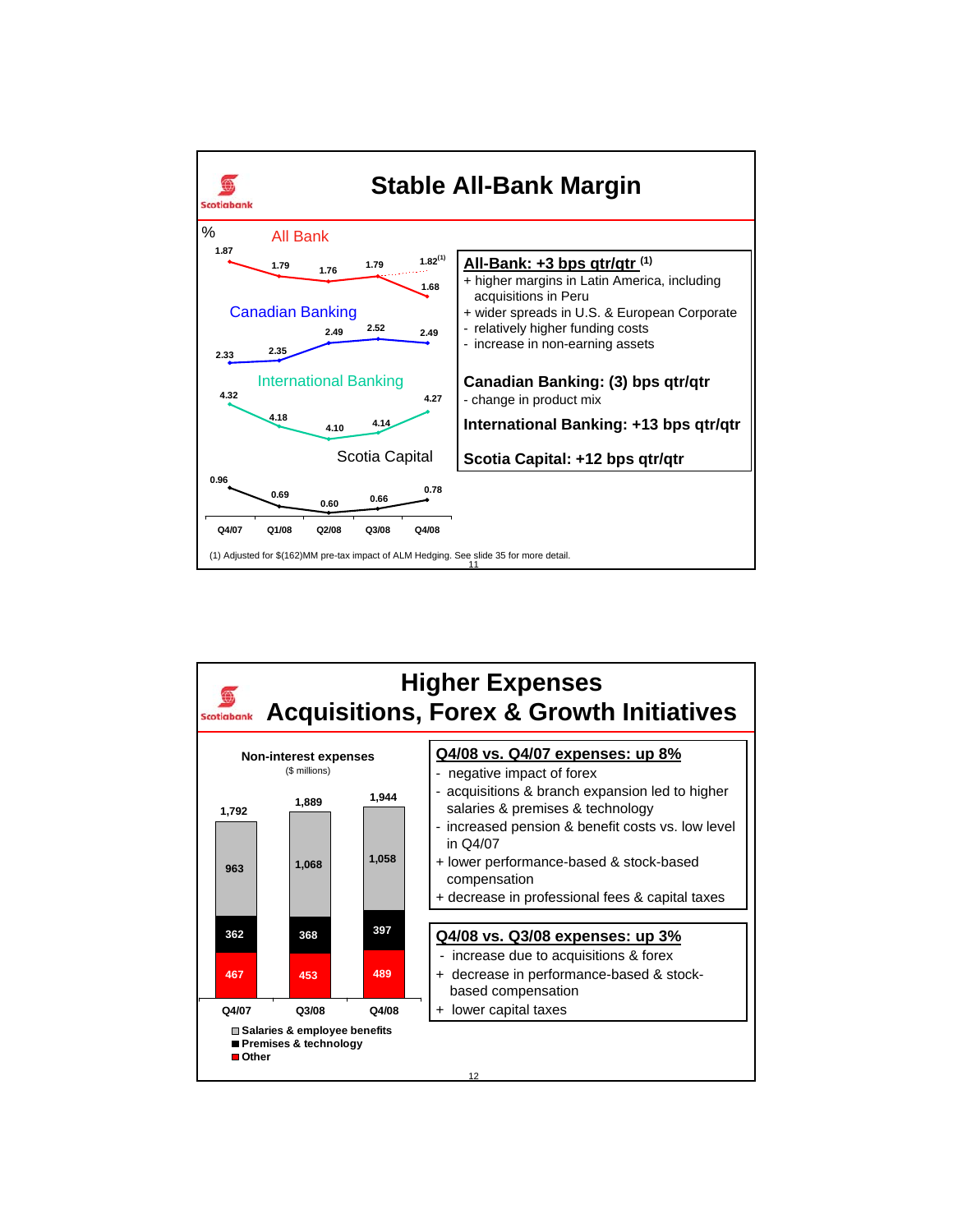

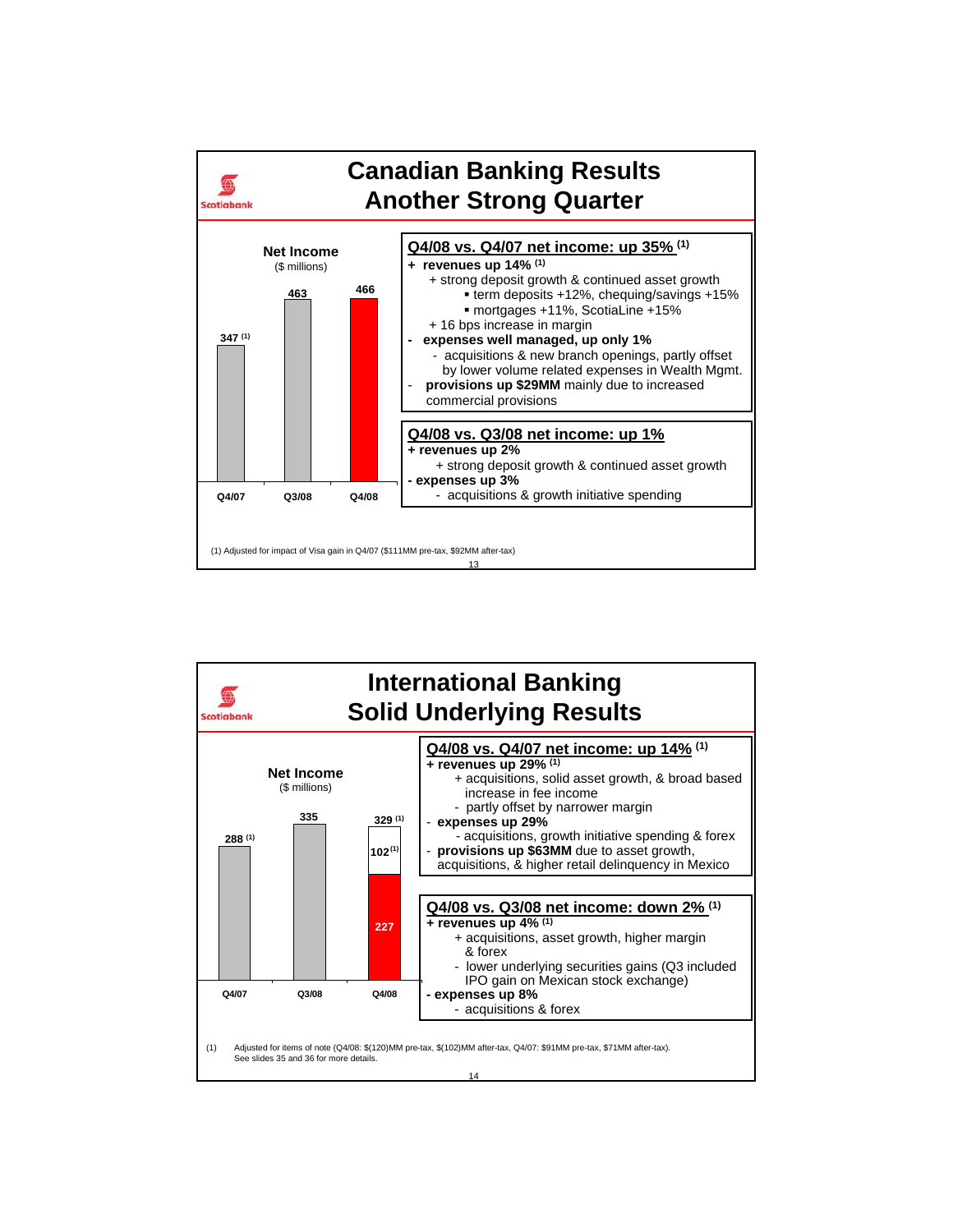

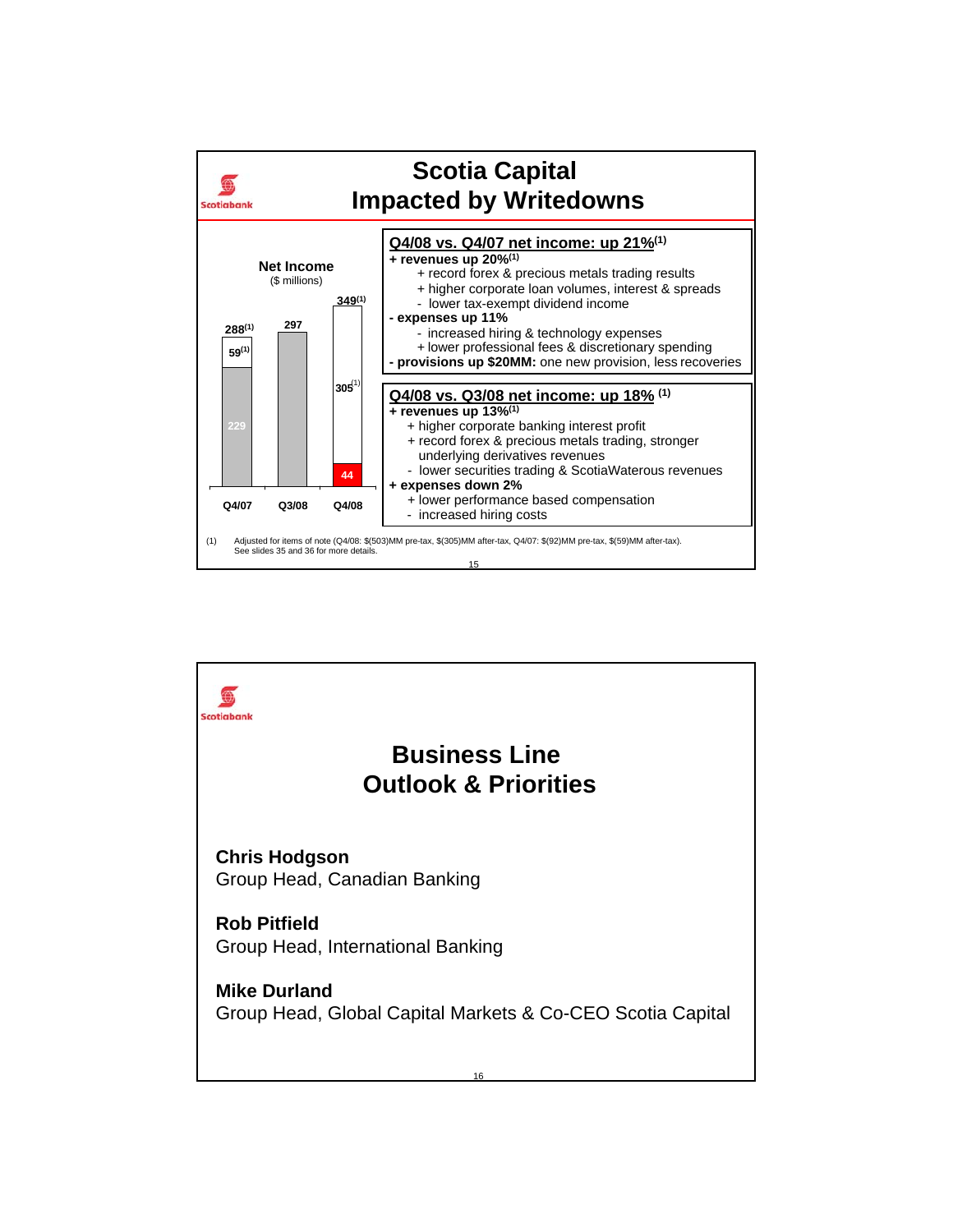

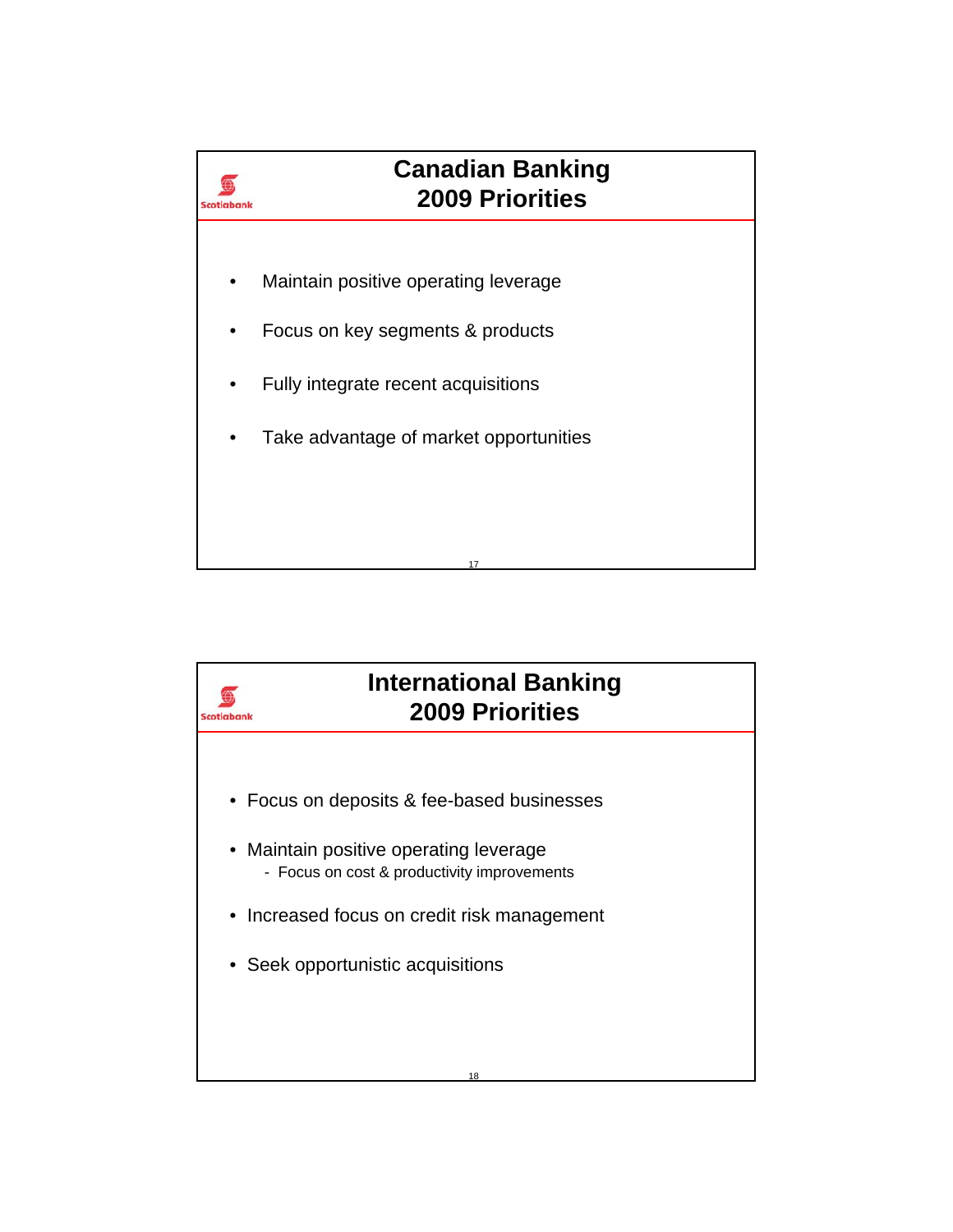

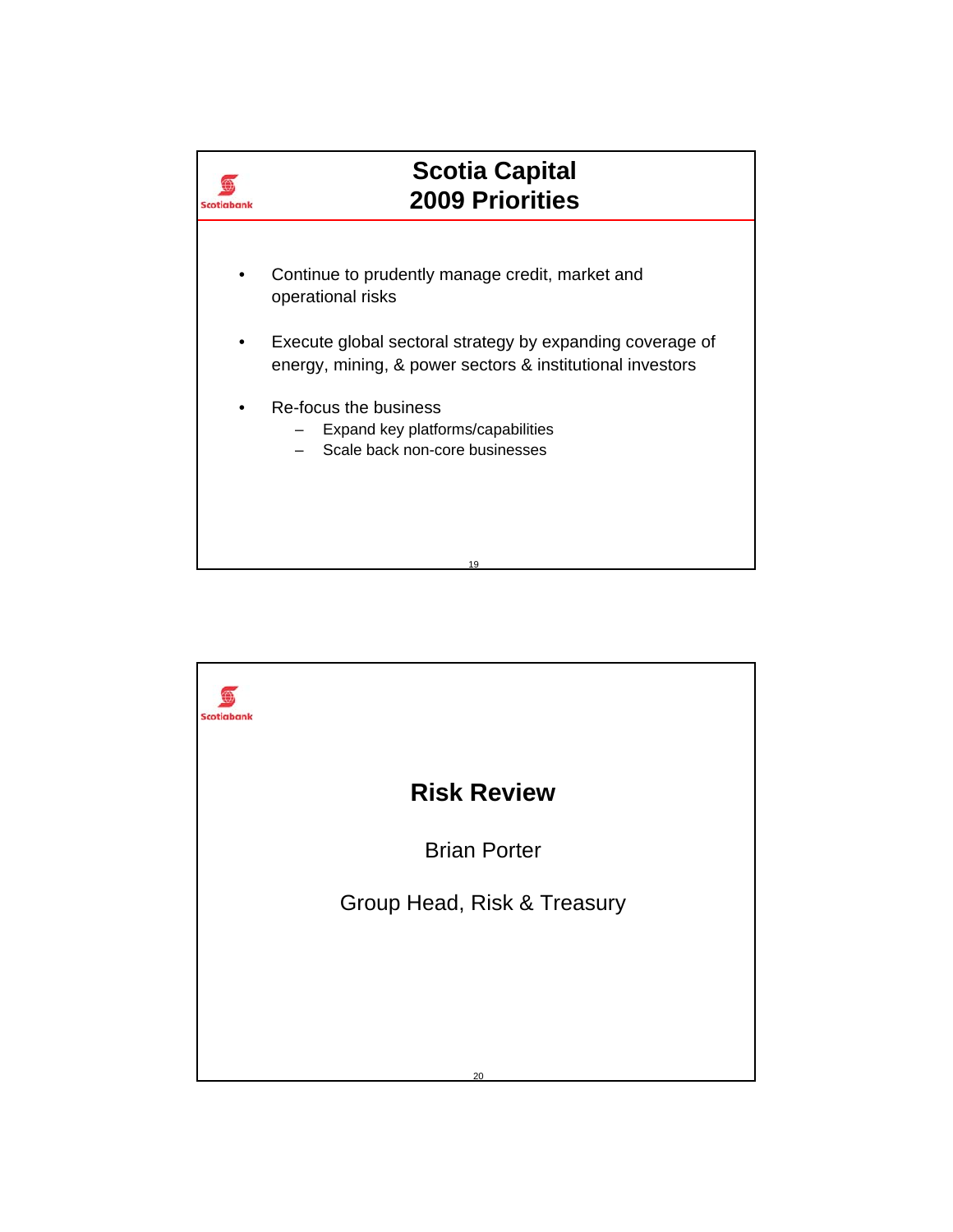

| <b>Provision for Credit Losses</b><br>Scotiabank |       |       |       |                |       |  |  |
|--------------------------------------------------|-------|-------|-------|----------------|-------|--|--|
| Specific provisions, \$ millions                 | Q4/07 | Q1/08 | Q2/08 | Q3/08          | Q4/08 |  |  |
| Canadian Banking                                 |       |       |       |                |       |  |  |
| Retail                                           | 72    | 79    | 82    | 77             | 78    |  |  |
| Commercial                                       | 6     | 12    | 20    | 22             | 29    |  |  |
|                                                  | 78    | 91    | 102   | 99             | 107   |  |  |
| International Banking                            |       |       |       |                |       |  |  |
| Retail                                           | 56    | 64    | 69    | 81             | 105   |  |  |
| Commercial                                       | (29)  | (34)  | (9)   | (25)           | (15)  |  |  |
|                                                  | 27    | 30    | 60    | 56             | 90    |  |  |
| Scotia Capital                                   | (10)  | (10)  | (9)   | $\overline{4}$ | 10    |  |  |
|                                                  | 95    | 111   | 153   | 159            | 207   |  |  |
|                                                  |       | 22    |       |                |       |  |  |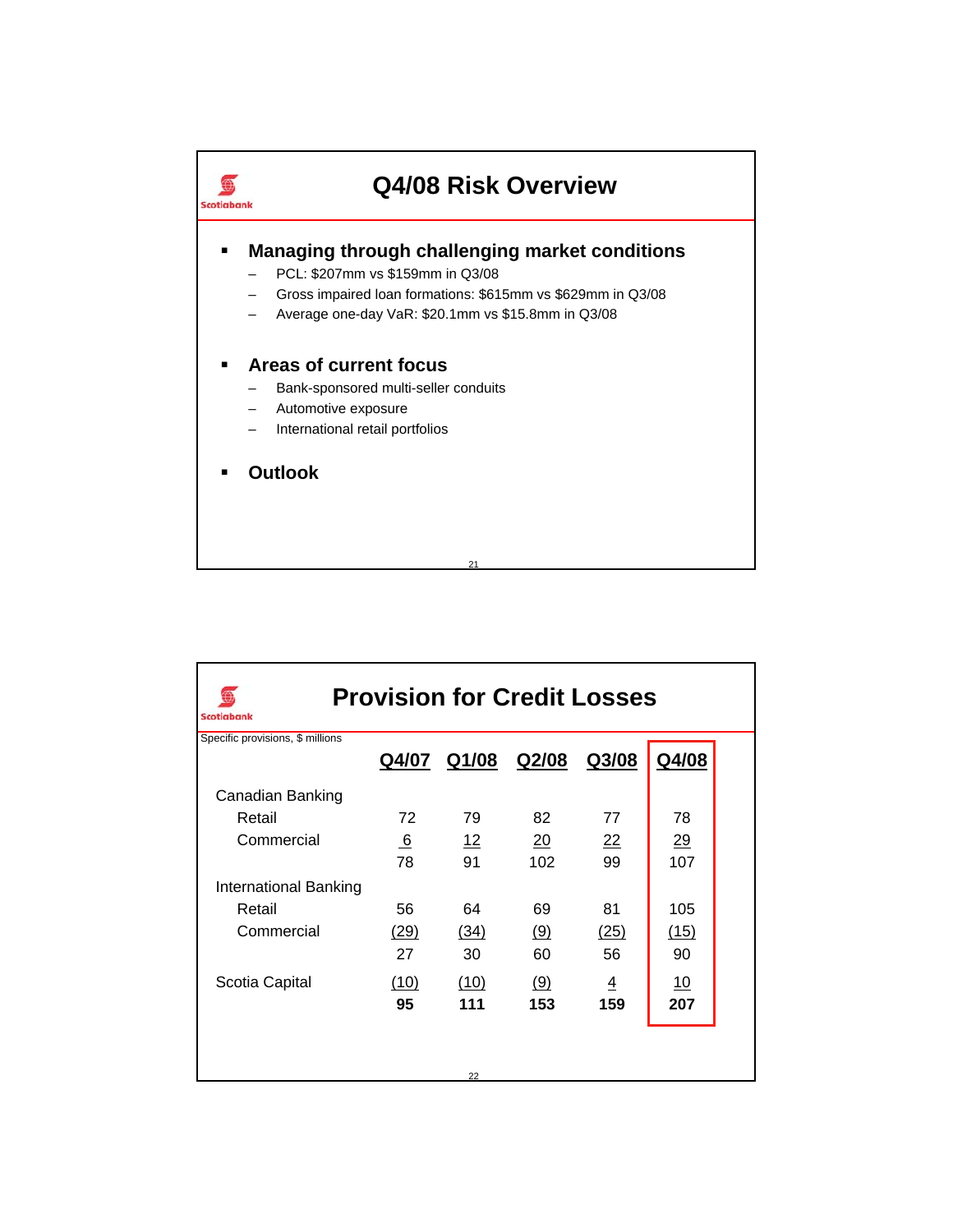

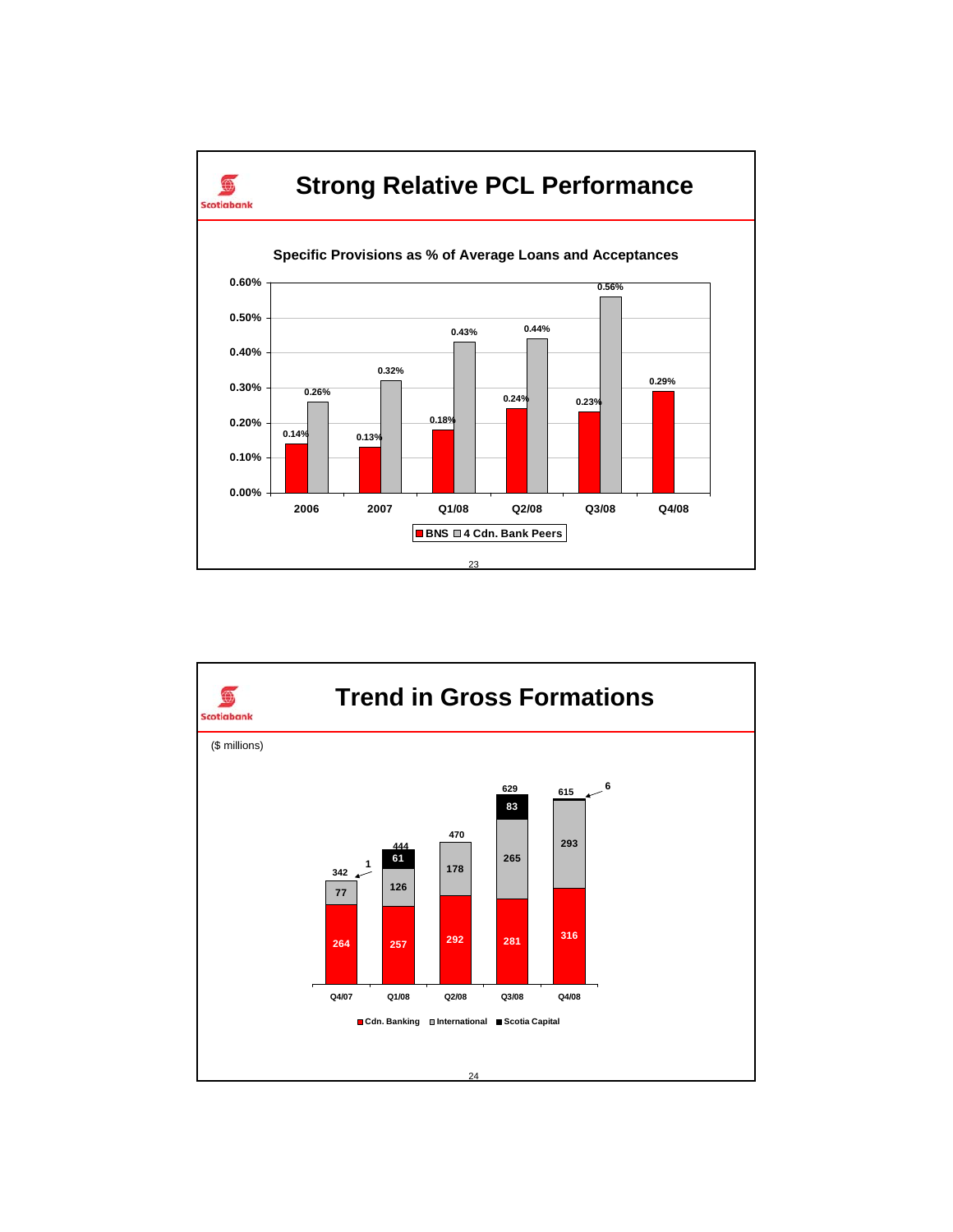

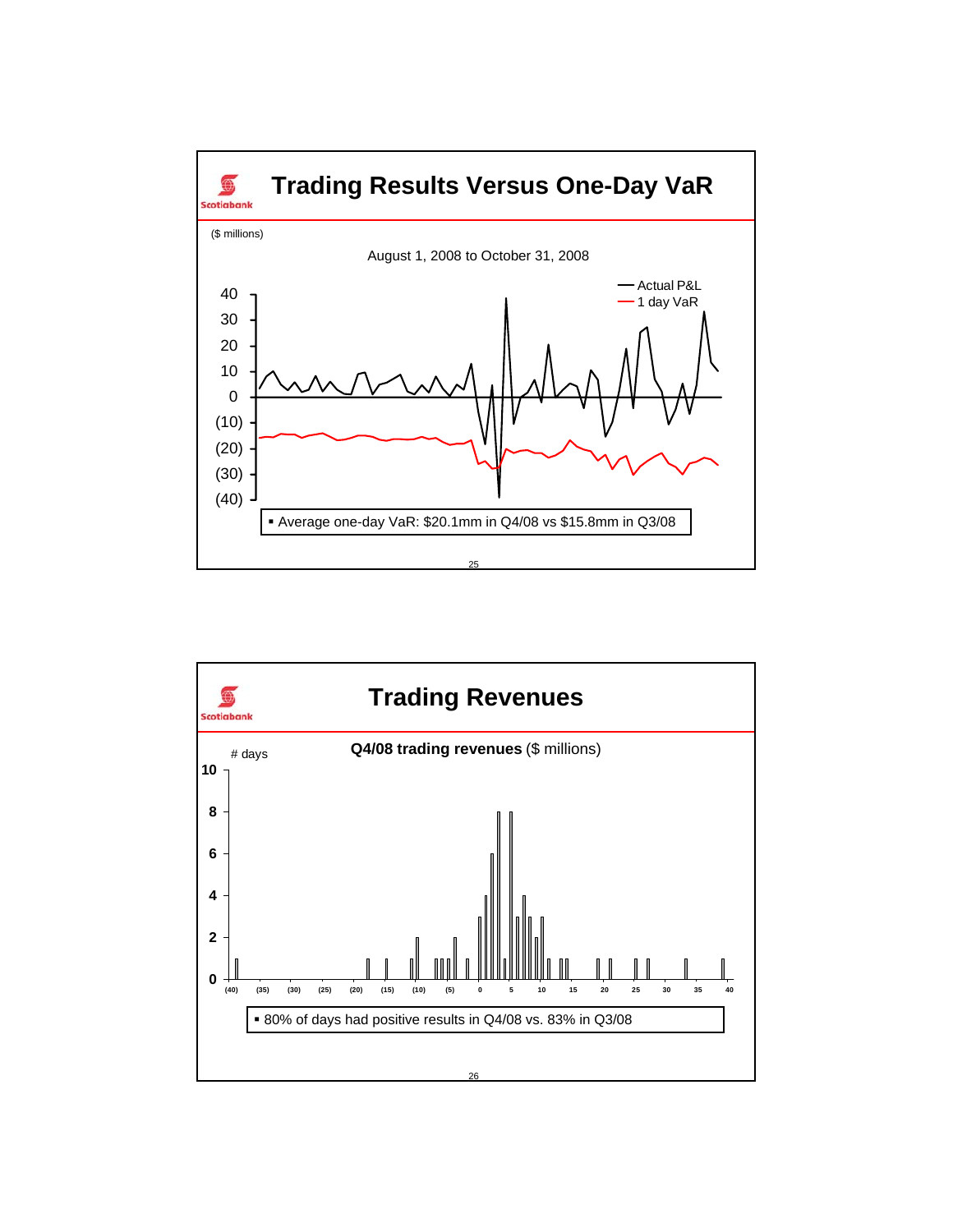## **Bank-Sponsored Multi-Seller Conduits**  $\overline{\text{Scotiabank}}$

| (Q4/08, \$ billions)                  | Canadian<br>Conduits | U.S.<br>Conduit |
|---------------------------------------|----------------------|-----------------|
| Funded assets                         | 3.8                  | 8.4             |
| Commitments                           | 0.5                  | 4.4             |
| Total exposure                        | 4.3                  | 12.8            |
|                                       |                      |                 |
| Weighted-average: rating (equivalent) | AA- or higher        | 92% A or higher |
| life (years)                          | 1.0                  | 1.2             |

## **Assets mostly receivables**

– Auto loans/leases: 42%; trade: 19%; credit cards/consumer: 11%; equipment loans: 8%; diversified ABS: 8%

27

**No direct CDO or CLO exposure**

| \$ billions                                                | Q4/08            | Q3/08 | Q4/07            |
|------------------------------------------------------------|------------------|-------|------------------|
| North American & European Wholesale*                       |                  |       |                  |
| Original Equipment Manufacturers (OEM)                     | $0.5^{\circ}$    | 0.5   | 0.2 <sub>2</sub> |
| Finance & Leasing                                          | 12               | 1.0   | 0.6              |
| <b>Parts Manufacturers</b>                                 | 0.7              | 0.6   | 0.8              |
| Dealers/Floorplan                                          | 2.8              | 2.7   | 2.4              |
|                                                            | $5.2**$          | 4.8   | 4.0              |
| <b>Investment Grade</b>                                    | 63%              | 60%   | 48%              |
| Loss Ratio (2007 & 2008)                                   | 9 <sub>bps</sub> |       | 9bps             |
| <b>Consumer auto-backed securities</b><br>(primarily GMAC) | 7.8              | 7.1   | 6.2              |
| Bank sponsored & third party conduits                      | 7.8              | 8.2   | 10.2             |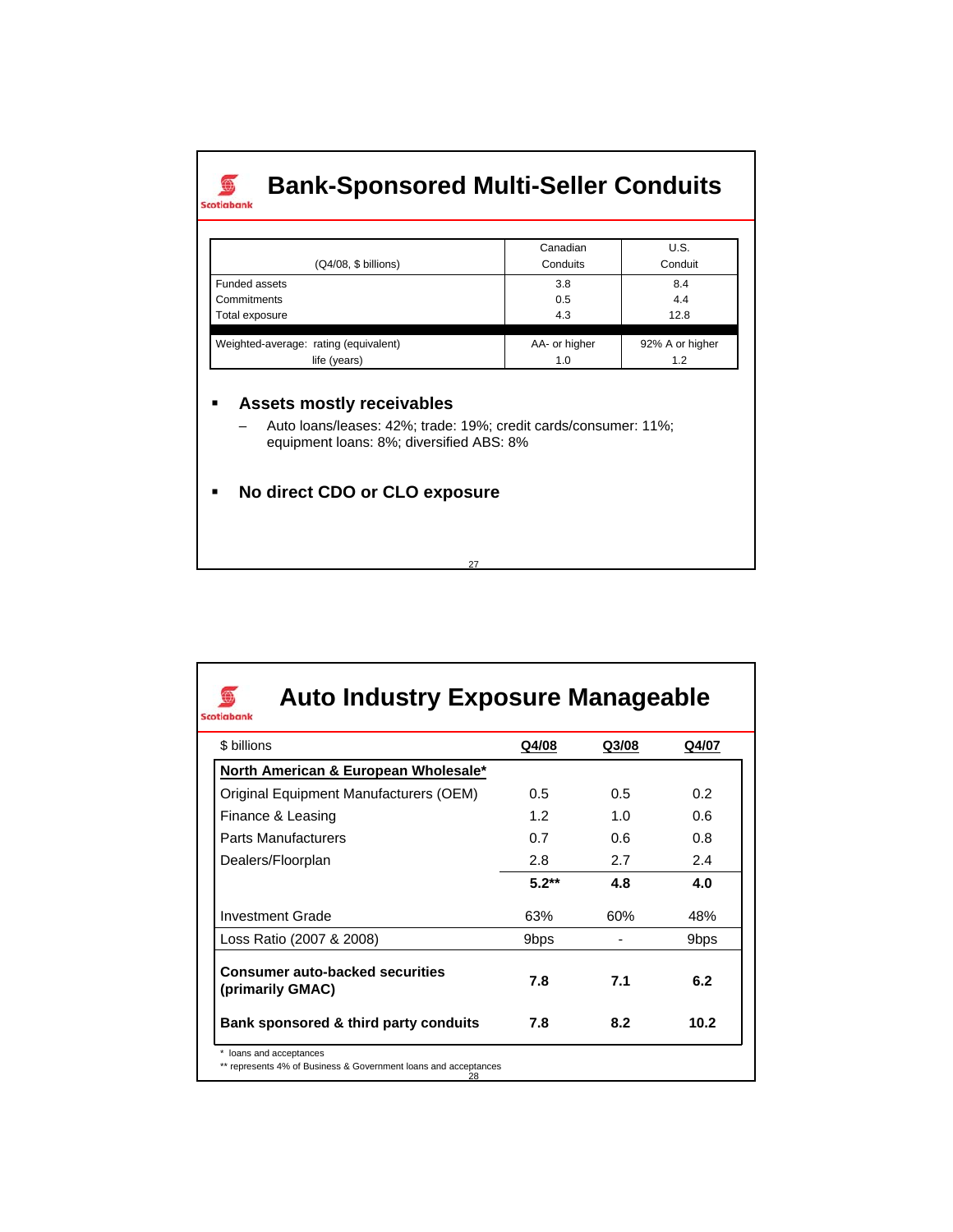

| 2009 Risk Outlook                                           |                                                                                                  |  |  |  |  |  |  |
|-------------------------------------------------------------|--------------------------------------------------------------------------------------------------|--|--|--|--|--|--|
| Areas of current focus - manageable                         |                                                                                                  |  |  |  |  |  |  |
| <b>Expect provisions for credit losses to increase</b><br>٠ |                                                                                                  |  |  |  |  |  |  |
| - within risk tolerances                                    |                                                                                                  |  |  |  |  |  |  |
| Canadian<br><b>Banking</b>                                  | • impact of economic slowdown                                                                    |  |  |  |  |  |  |
| International<br><b>Banking</b>                             | • impact of U.S. weakness<br>• impact of lower commodity prices<br>• lower commercial recoveries |  |  |  |  |  |  |
| <b>Scotia</b><br>Capital                                    | • impact of U.S. weakness on certain industries<br>• lower reversals and recoveries              |  |  |  |  |  |  |
|                                                             |                                                                                                  |  |  |  |  |  |  |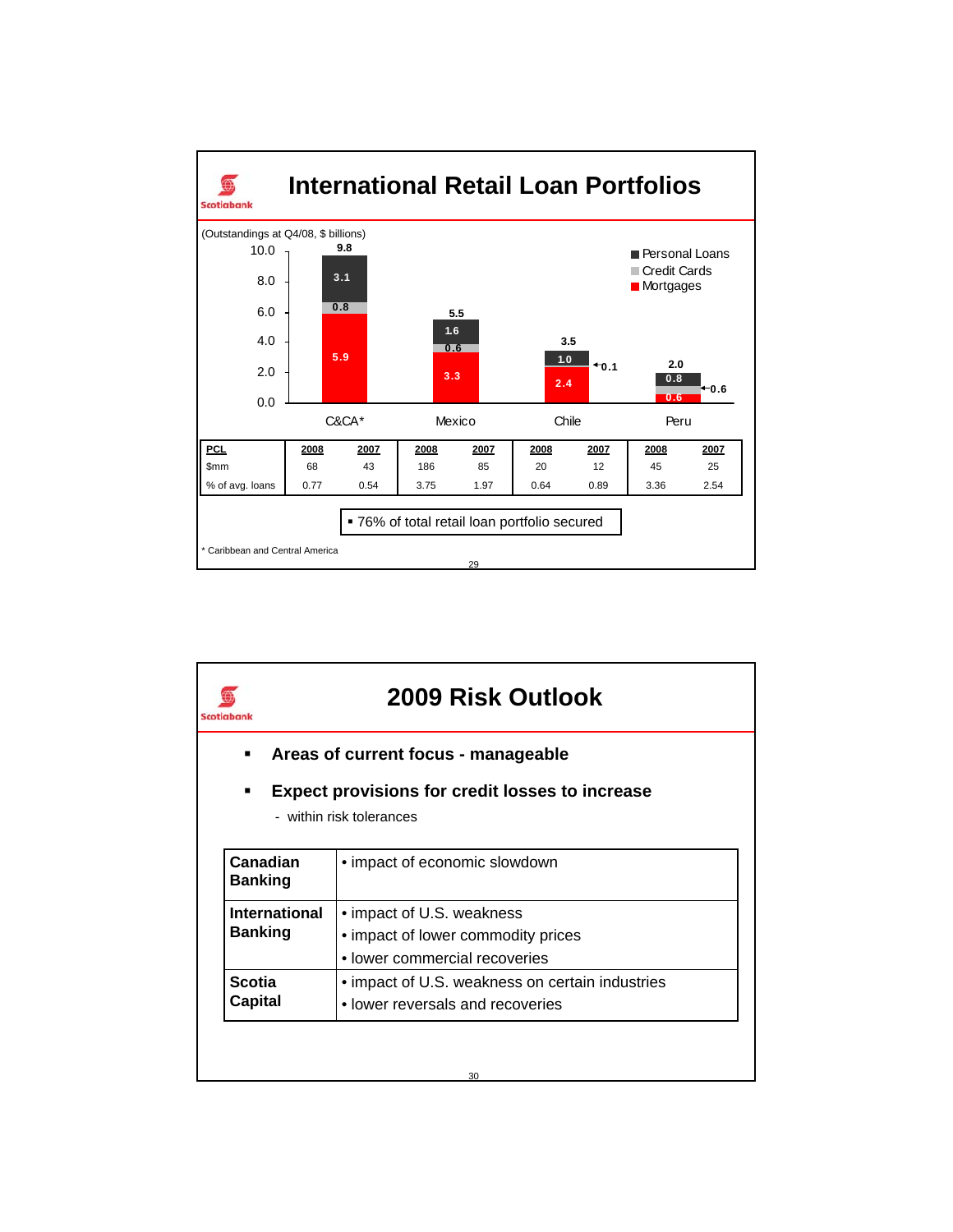

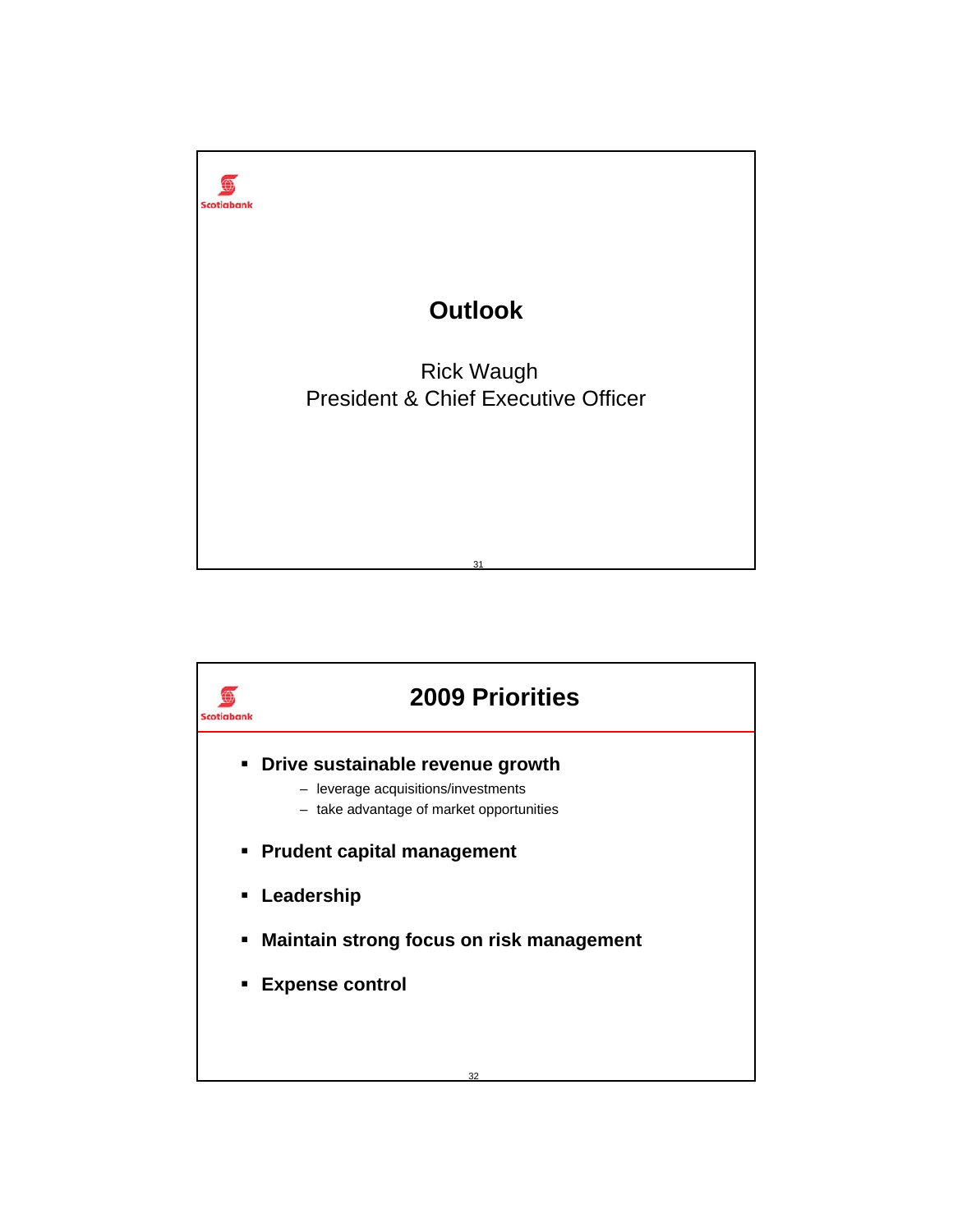

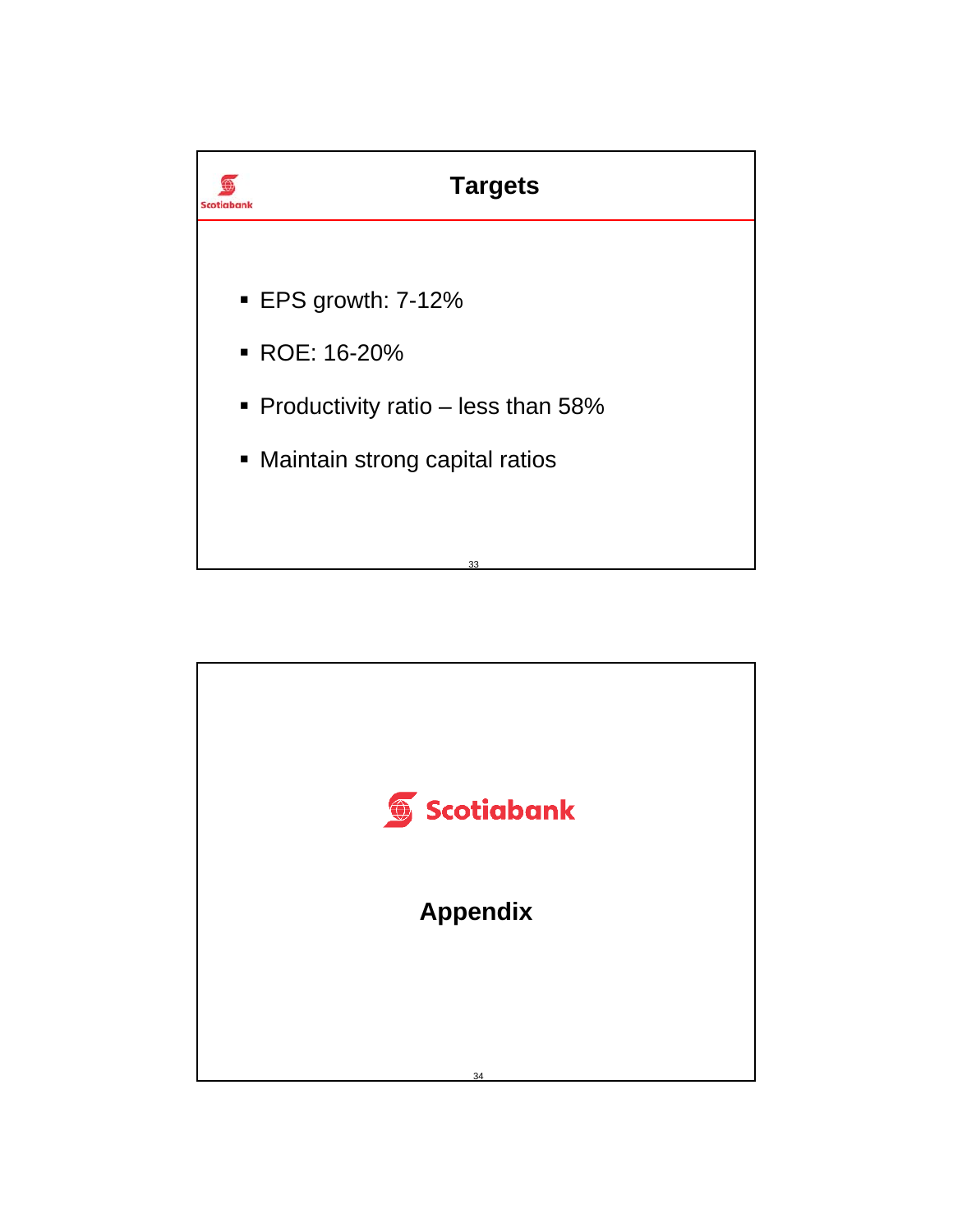| Gain/(Loss)                 | Pre-tax<br>(\$MM) | After-tax<br>(SMM) | EPS(S) | <b>Financial statement impact (Pre-tax)</b>          |
|-----------------------------|-------------------|--------------------|--------|------------------------------------------------------|
| Q4/08                       |                   |                    |        |                                                      |
| <b>Conduit CDOs</b>         | (245)             | (137)              |        | <b>SC: Securities Gains</b>                          |
| Other CDOs                  | (45)              | (24)               |        | <b>SC: Securities Gains</b>                          |
|                             | (73)              | (70)               |        | Int'I: Securities Gains (50) Other/Other Income (23) |
|                             | $(45)^*$          | (35)               |        | Other: Securities Gains (35) Other/Other Income (10) |
| <b>Other AFS Securities</b> | (42)              | (27)               |        | <b>SC: Securities Gains</b>                          |
|                             | (47)              | (32)               |        | Int'l: Securities Gains                              |
|                             | (128)             | (91)               |        | <b>Other: Securities Gains</b>                       |
| <b>Lehman Brothers</b>      | (171)             | (117)              |        | SC: Trading                                          |
| <b>ALM Hedging</b>          | (162)             | (109)              |        | Other: Net Interest Income                           |
| Total                       | (958)             | (642)              | (0.65) |                                                      |

 $\mathsf{I}$ 

| Gain/(Loss)                            | Pre-tax<br>(SMM) | After-tax<br>(SMM) | EPS (\$) | Financial statement impact (Pre-tax) |
|----------------------------------------|------------------|--------------------|----------|--------------------------------------|
| Q4/07                                  |                  |                    |          |                                      |
| Gain on Visa restructuring             | 111              | 92                 |          | Cdn: Other/Other income              |
|                                        | 91               | 71                 |          | Int'I: Other/Other Income            |
| Gain on sale of bond<br>index business | 43               | 35                 |          | SC: Other/Other Income               |
| <b>Conduit CDOs</b>                    | (115)            | (80)               |          | SC: Trading                          |
| SIVs/ABCP                              | (20)             | (14)               |          | <b>SC: Securities Gains</b>          |
|                                        | (56)             | (39)               |          | Other: Securities gains              |
| Total                                  | 54               | 65                 | 0.07     |                                      |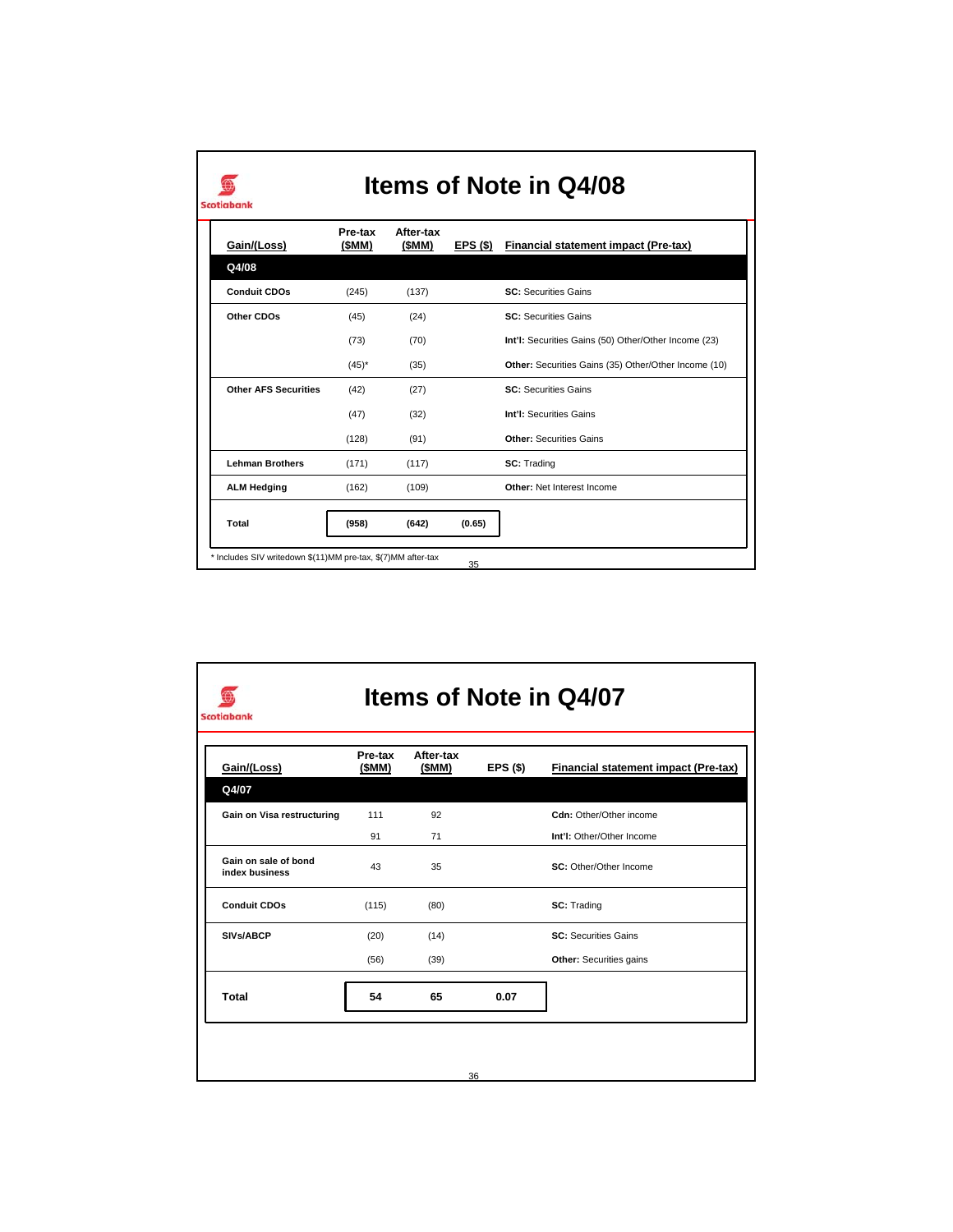| <b>Impact of Forex</b><br><b>Scotiabank</b> |                           |  |                                         |        |                       |  |                  |        |  |
|---------------------------------------------|---------------------------|--|-----------------------------------------|--------|-----------------------|--|------------------|--------|--|
|                                             | Impact (\$ millions)      |  | Q4/08 vs.<br>Q4/08 vs.<br>Q3/08<br>Q4/0 |        |                       |  | 2008 vs.<br>200. |        |  |
|                                             | Net Interest Income (TEB) |  | 40<br>70                                |        |                       |  | (221)            |        |  |
| Other Income                                |                           |  | (23)                                    |        | (24)                  |  | (80)             |        |  |
| Non-interest expenses                       |                           |  | (31)                                    |        | (47)                  |  | 146              |        |  |
|                                             | Net income                |  | (13)                                    |        | (5)                   |  | (104)            |        |  |
| <b>EPS (diluted)</b>                        |                           |  | $(1)$ cent                              |        |                       |  | $(10)$ cents     |        |  |
| <b>Spot Rate</b>                            |                           |  |                                         |        | Average exchange rate |  |                  |        |  |
| Oct. 31/08                                  |                           |  | 2008                                    | 2007   | Q4/08                 |  | Q3/08            | Q4/07  |  |
| 0.83                                        | \$US/\$CAD                |  | 0.97                                    | 0.91   | 0.91                  |  | 0.99             | 0.98   |  |
| 10.47                                       | Mexican peso/\$CAD        |  | 10.47                                   | 9.97   | 10.18                 |  | 10.16            | 10.79  |  |
|                                             | Peruvian new sol/\$CAD    |  | 2.86                                    | 2.89   | 2.73                  |  | 2.85             | 3.07   |  |
|                                             | Chilean peso/\$CAD        |  | 490.44                                  | 480.77 | 518.40                |  | 494.32           | 507.61 |  |
|                                             |                           |  | 37                                      |        |                       |  |                  |        |  |

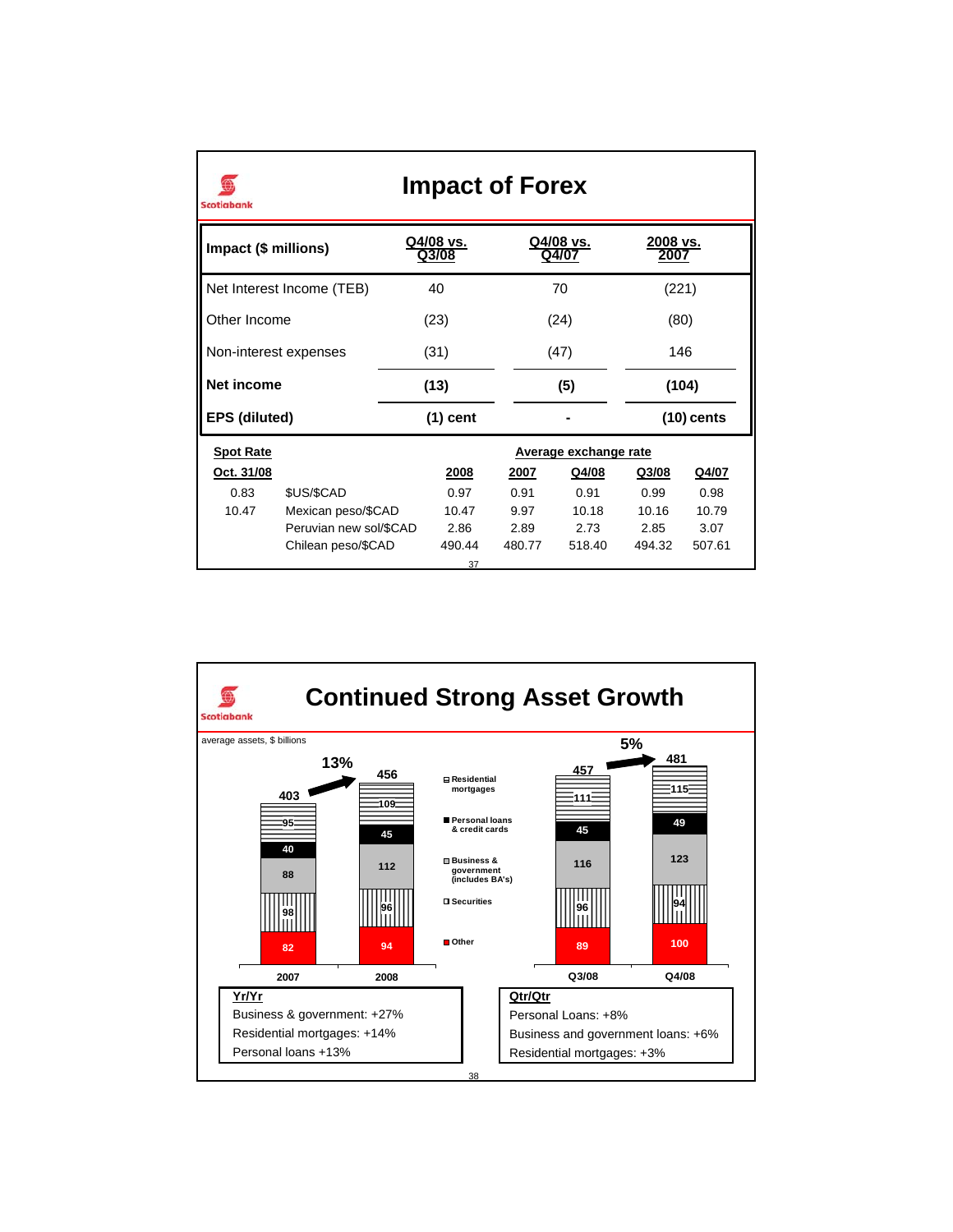| <b>Canadian Banking - Market Share</b> |
|----------------------------------------|
| <b>Deposit Momentum Continues</b>      |

 $\bigoplus$ Scotiabank

|                                                                  | Qtr/Qtr   | Yr/Yr     |  |  |  |
|------------------------------------------------------------------|-----------|-----------|--|--|--|
| <b>Residential Mortgages</b>                                     | (3) bps   | $(9)$ bps |  |  |  |
| <b>Personal Term Deposits</b>                                    | $+12$ bps | $+87$ bps |  |  |  |
| <b>Total Personal Deposits</b>                                   | $+16$ bps | $+61$ bps |  |  |  |
| <b>Mutual Funds</b>                                              | $+9$ bps  | $+28$ bps |  |  |  |
| Canadian Banking market share figures as at September 2008<br>39 |           |           |  |  |  |